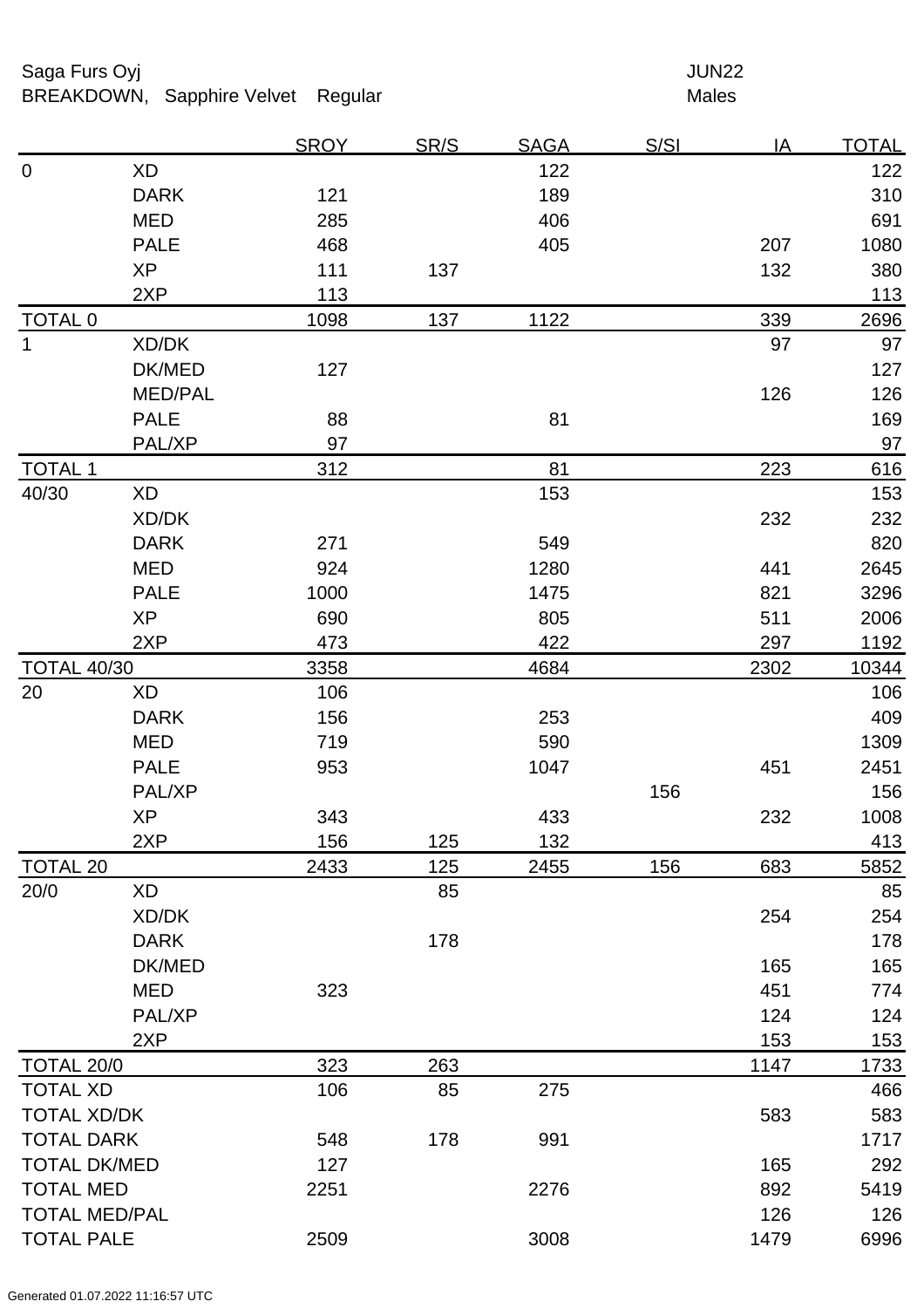## Saga Furs Oyj and the Saga Furs Oyj and the Saga Furs of the Saga Furs of the Saga Furs of the Saga Furs of the Saga Furs of the Saga Furs of the Saga Furs of the Saga Furs of the Saga Furs of the Saga Furs of the Saga Fur BREAKDOWN, Sapphire Velvet Regular Males

|                     | <b>SROY</b> | SR/S | <b>SAGA</b> | S/SI | IA   | <u>TOTAL</u> |
|---------------------|-------------|------|-------------|------|------|--------------|
| <b>TOTAL PAL/XP</b> | 97          |      |             | 156  | 124  | 377          |
| <b>TOTAL XP</b>     | 1144        | 137  | 1238        |      | 875  | 3394         |
| <b>TOTAL 2XP</b>    | 742         | 125  | 554         |      | 450  | 1871         |
| TOTAL C1/C2         | 7212        | 525  | 8261        |      | 1880 | 17878        |
| <b>TOTAL C2</b>     | 312         |      | 81          |      | 2814 | 3207         |
| TOTAL C3            |             |      |             | 156  |      | 156          |
| <b>TOTAL CHIP</b>   |             |      |             |      | 4405 | 4405         |
| <b>TOTAL VELV</b>   | 7524        | 525  | 8342        | 156  | 4694 | 21241        |
| <b>TOTAL WB</b>     |             |      |             |      | 289  | 289          |
| <b>TOTAL</b>        | 7524        | 525  | 8342        | 156  | 4694 | 21241        |
|                     |             |      |             |      |      |              |

Lots: 125 Showlots: 79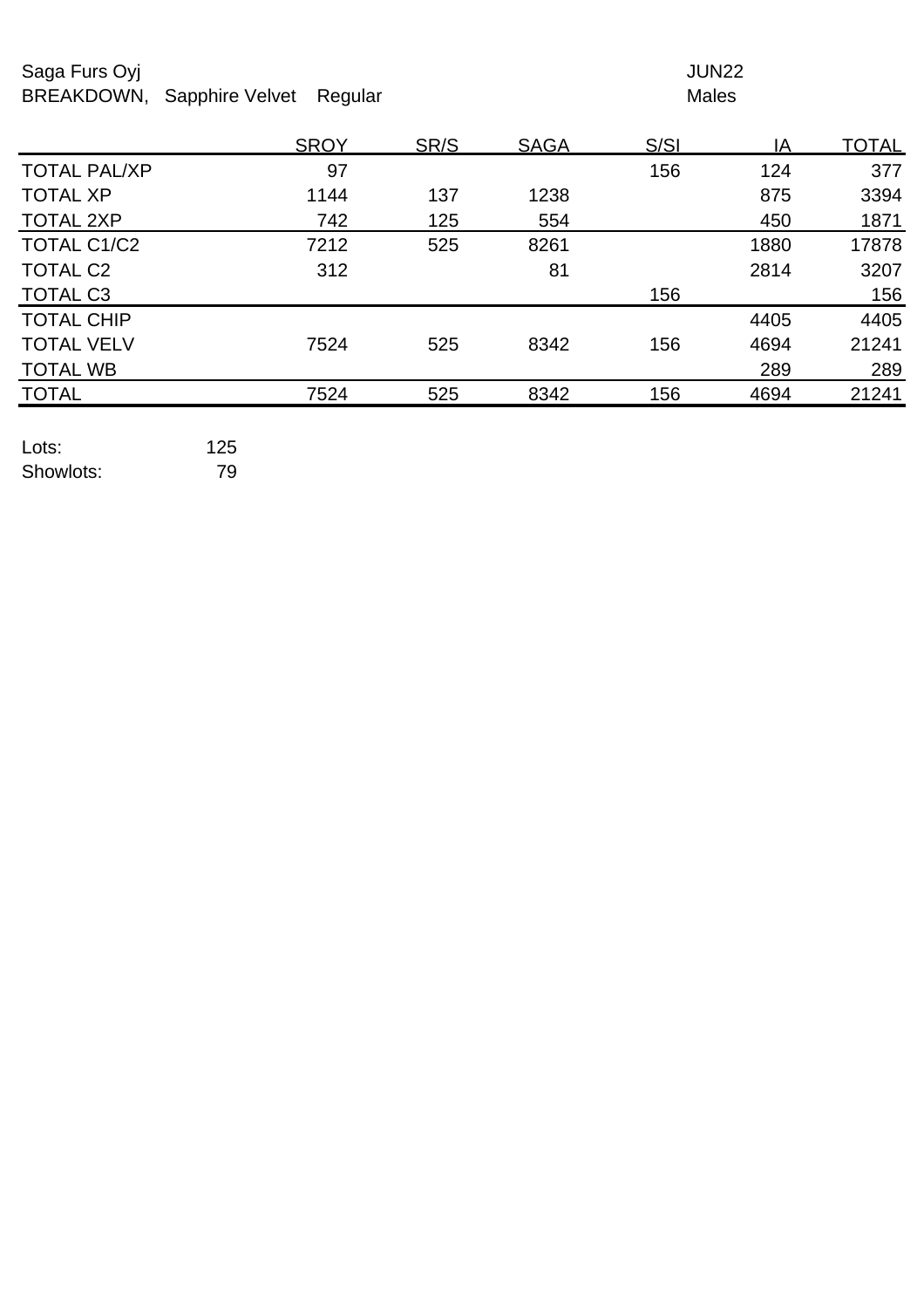# Saga Furs Oyj and the Saga Furs Oyj and the Saga Furs of the Saga Furs of the Saga Furs of the Saga Furs of the Saga Furs of the Saga Furs of the Saga Furs of the Saga Furs of the Saga Furs of the Saga Furs of the Saga Fur

BREAKDOWN, Sapphire Velvet Regular Females

|                  |                | <b>SROY</b> | SR/S | <b>SAGA</b> | IA   | SI   | IB  | <b>TOTAL</b> |
|------------------|----------------|-------------|------|-------------|------|------|-----|--------------|
| $\overline{2}$   | <b>XD</b>      | 152         |      | 480         |      | 535  |     | 1167         |
|                  | <b>DARK</b>    | 408         |      | 930         |      | 843  |     | 2181         |
|                  | <b>MED</b>     | 681         |      | 752         | 593  | 442  |     | 2468         |
|                  | <b>PALE</b>    | 565         |      | 772         |      | 281  |     | 1618         |
|                  | XP             | 113         |      | 188         |      |      |     | 301          |
| <b>TOTAL 2</b>   |                | 1919        |      | 3122        | 593  | 2101 |     | 7735         |
| $\mathbf 0$      | <b>DARK</b>    | 168         |      | 292         |      |      |     | 460          |
|                  | <b>MED</b>     | 628         |      | 719         | 647  | 106  |     | 2100         |
|                  | <b>PALE</b>    | 656         |      | 742         | 845  | 271  |     | 2514         |
|                  | <b>XP</b>      | 277         |      | 300         | 298  |      |     | 875          |
|                  | 2XP            |             |      | 109         |      |      |     | 109          |
| <b>TOTAL 0</b>   |                | 1729        |      | 2162        | 1790 | 377  |     | 6058         |
| $\mathbf{1}$     | <b>XD</b>      |             |      | 612         |      |      |     | 612          |
|                  | <b>DARK</b>    | 488         |      | 1324        |      |      |     | 1812         |
|                  | <b>MED</b>     | 1297        | 333  | 2464        | 1593 | 162  |     | 5849         |
|                  | <b>PALE</b>    | 1256        |      | 1976        | 1094 | 127  |     | 4453         |
|                  | <b>XP</b>      | 448         |      | 629         | 419  |      |     | 1496         |
|                  | 2XP            | 184         |      | 363         |      |      |     | 547          |
| <b>TOTAL 1</b>   |                | 3673        | 333  | 7368        | 3106 | 289  |     | 14769        |
| 0/1              | XD             | 147         | 145  |             |      | 107  |     | 399          |
|                  | XD/DK          |             |      | 180         |      |      |     | 180          |
|                  | <b>DARK</b>    | 188         |      | 474         | 505  | 178  |     | 1345         |
|                  | <b>MED</b>     |             | 145  |             |      |      | 265 | 410          |
|                  | <b>MED/PAL</b> |             |      |             |      | 105  |     | 105          |
|                  | <b>PALE</b>    | 118         | 146  | 238         |      |      |     | 502          |
|                  | <b>XP</b>      |             |      | 211         | 152  |      |     | 363          |
|                  | XP/2XP         |             |      |             |      | 182  |     | 182          |
|                  | 2XP            | 132         |      | 123         | 263  |      |     | 518          |
| TOTAL 0/1        |                | 585         | 436  | 1226        | 920  | 572  | 265 | 4004         |
| 1/2              | 2XD            |             |      | 155         |      |      |     | 155          |
|                  | <b>XD</b>      |             |      |             | 317  |      |     | 317          |
|                  | XD/DK          |             |      |             | 102  |      | 388 | 490          |
|                  | <b>MED</b>     |             |      |             | 335  |      |     | 335          |
|                  | <b>PALE</b>    |             |      |             | 310  |      |     | 310          |
|                  | PAL/XP         |             |      |             |      |      | 513 | 513          |
|                  | 3XP            |             |      | 162         |      |      |     | 162          |
|                  | <b>ALL</b>     |             |      |             |      | 381  |     | 381          |
| <b>TOTAL 1/2</b> |                |             |      | 317         | 1064 | 381  | 901 | 2663         |
| 2/3              | XD             |             |      | 164         |      |      |     | 164          |
|                  | XD/DK          |             |      | 182         |      |      |     | 182          |
|                  | <b>MED</b>     |             |      | 209         |      |      |     | 209          |
|                  | <b>MED/PAL</b> |             |      | 370         |      |      |     | 370          |
|                  | <b>XP</b>      |             |      | 269         |      |      |     | 269          |
|                  | 2XP            |             |      | 214         |      |      |     | 214          |